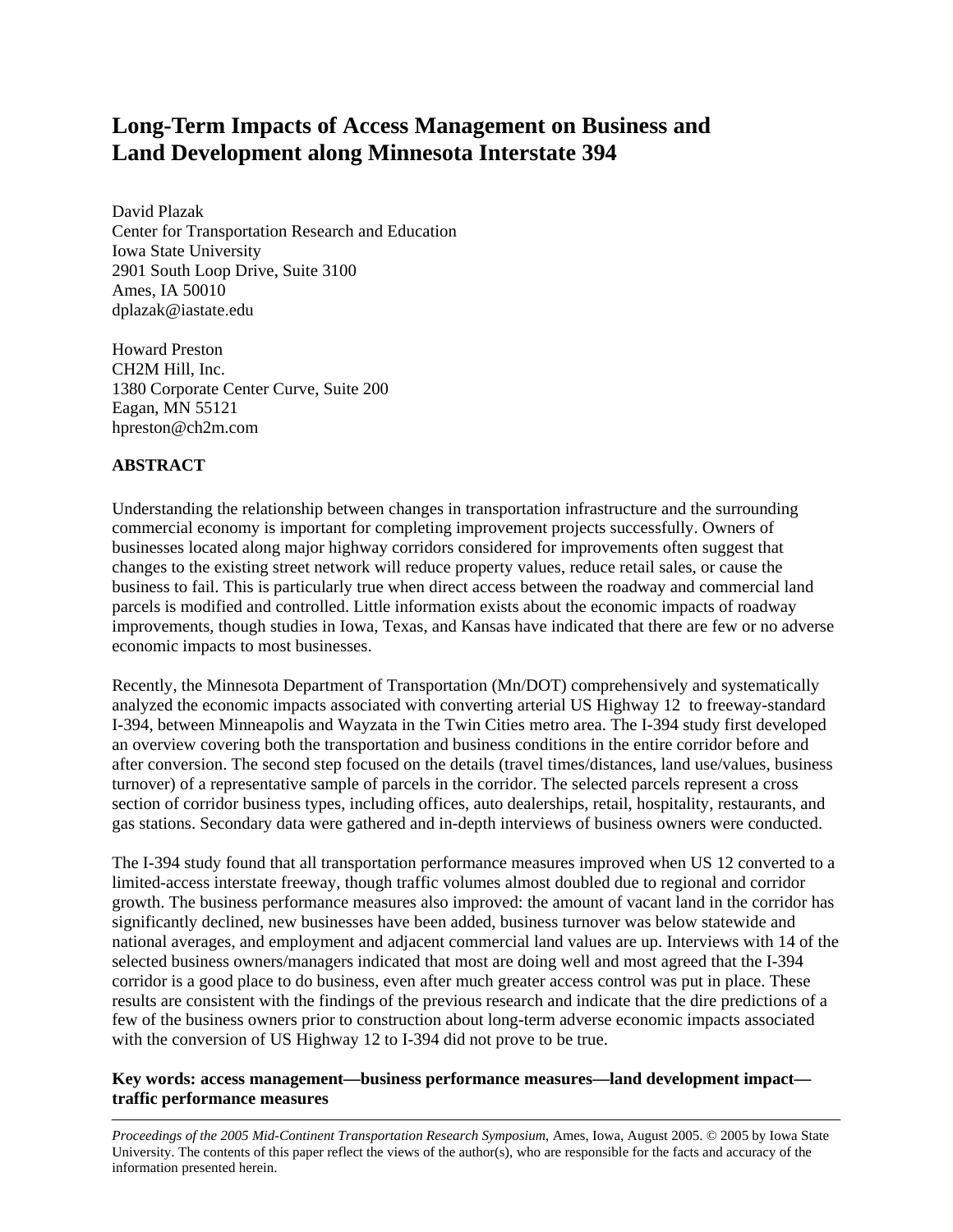#### **PROBLEM STATEMENT**

Access management is a process that involves carefully designing and controlling direct access from adjacent land parcels to major highway transportation facilities, such as arterials. A freeway is a fully access-controlled facility in that there are no direct driveway accesses or at-grade public road intersections. All access to adjacent land parcels occurs indirectly via grade-separated interchanges and other roadways, including a comprehensive system of frontage and backage roads.

Literature on the safety and operational benefits of managing access is extensive, with consistently positive results. Managing access leads to significantly lower highway crash rates and is one of the best ways to preserve traffic flow and travel speeds on highways, particularly in urban areas with high levels of traffic volume. One of the most thorough studies of the impact of access management on safety was conducted in Minnesota and showed roughly a 50% reduction in crash rates on well-managed highways.

Although the safety and traffic flow benefits of access management have been well-documented and are well-known, the literature on the impacts of access management projects on adjacent commercial businesses and land parcels is much less abundant. There are very few previous research projects of this sort, although, as in the case of safety studies, they do have similar findings. Access management projects do not seem to cause inordinate damage to either business vitality or commercial land values. A study conducted in Iowa in the 1990s is the most relevant to Minnesota conditions, although the facilities it examined were urban and small city arterials with traffic volumes far lower than those found on interstates in major metropolitan areas.

Because of the scarcity of research, the long-term impact of major access management projects on commercial development and land remains a controversial issue. Business owners and managers and property developers often oppose access management projects due to the perceived impact on business activity and potential future revenues from land development. Legal disputes involving loss of property value and business activity are often the result of such projects. This research is intended to provide a comprehensive long-term evaluation of the transportation, business, and land development impacts resulting from a major access management project in the Twin Cities metropolitan area in Minnesota.

## **INTERSTATE 394 CORRIDOR BACKGROUND**

Interstate 394 is a major east-west freeway facility running between downtown Minneapolis and the western suburbs of the Twin Cities metro area in Minnesota. Prior to the mid-1980s, the highway serving this corridor was a high-speed, at-grade arterial designated as Trunk Highway 12 (TH 12, also called US 12) and locally known as Wayzata Boulevard. This facility had at-grade intersections with major public roadways and a number of slip ramps that provided nearly direct accesses to some adjacent land parcels and commercial businesses. At this time on TH 12, there were short sections built to freeway standards with interchanges.

Between 1985 and 1993, the corridor was extensively reconstructed as a freeway built to urban interstate standards with no at-grade intersections and no direct driveway accesses or slip ramps. See Figure 1.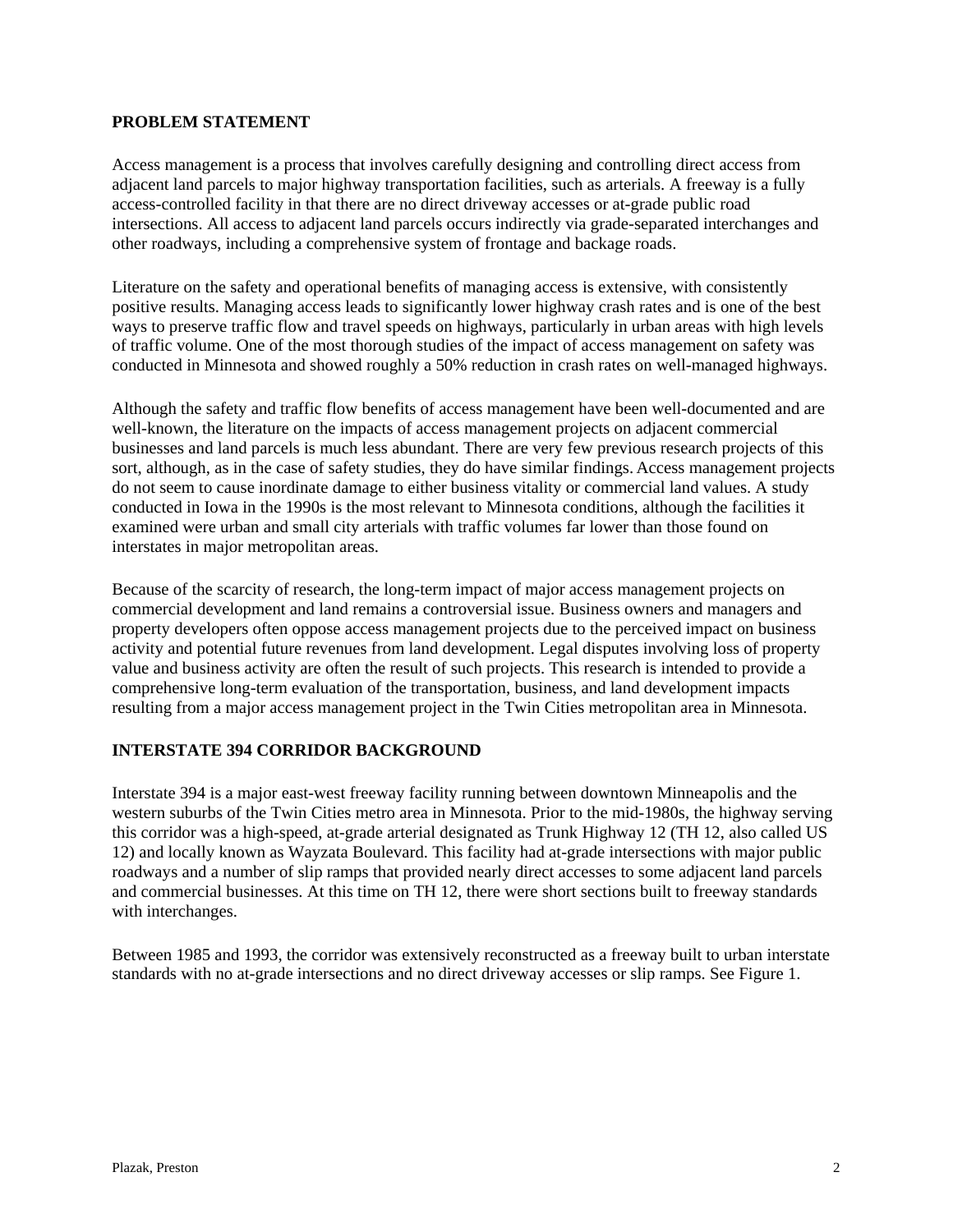

**Figure 1. TH 12 (top) and I-394 (bottom) aerial views before and after construction** 

# **RESEARCH METHODOLOGY**

The research for this study was conducted on two levels. First, overall transportation, land use, demographic, and economic trends along the I-394 corridor were assessed for the time period between 1980 and the early 2000s using a variety of secondary data sources. Major data sources included Mn/DOT, the Metropolitan Council Regional Planning Agency, the Minnesota Department of Revenue, the United States Census Bureau, several private business directories, and the archives of a local commercial real estate brokerage and appraisal firm. All of these data paint of picture of the transportation, land use, and business environments for the corridor as a whole before, during, and after the I-394 reconstruction project.

The second line of research was conducted at the individual land parcel and business level to gain more insight regarding how individual firms fared during the transition from arterial roadway to interstate with its associated higher level of land access control. Collected parcel data included information from condemnation hearing transcripts, property tax assessment databases, and in-depth interviews with selected business owners and managers. The business interviews were selected by the research project advisory committee to represent a cross-section of business types found in the corridor. The interviews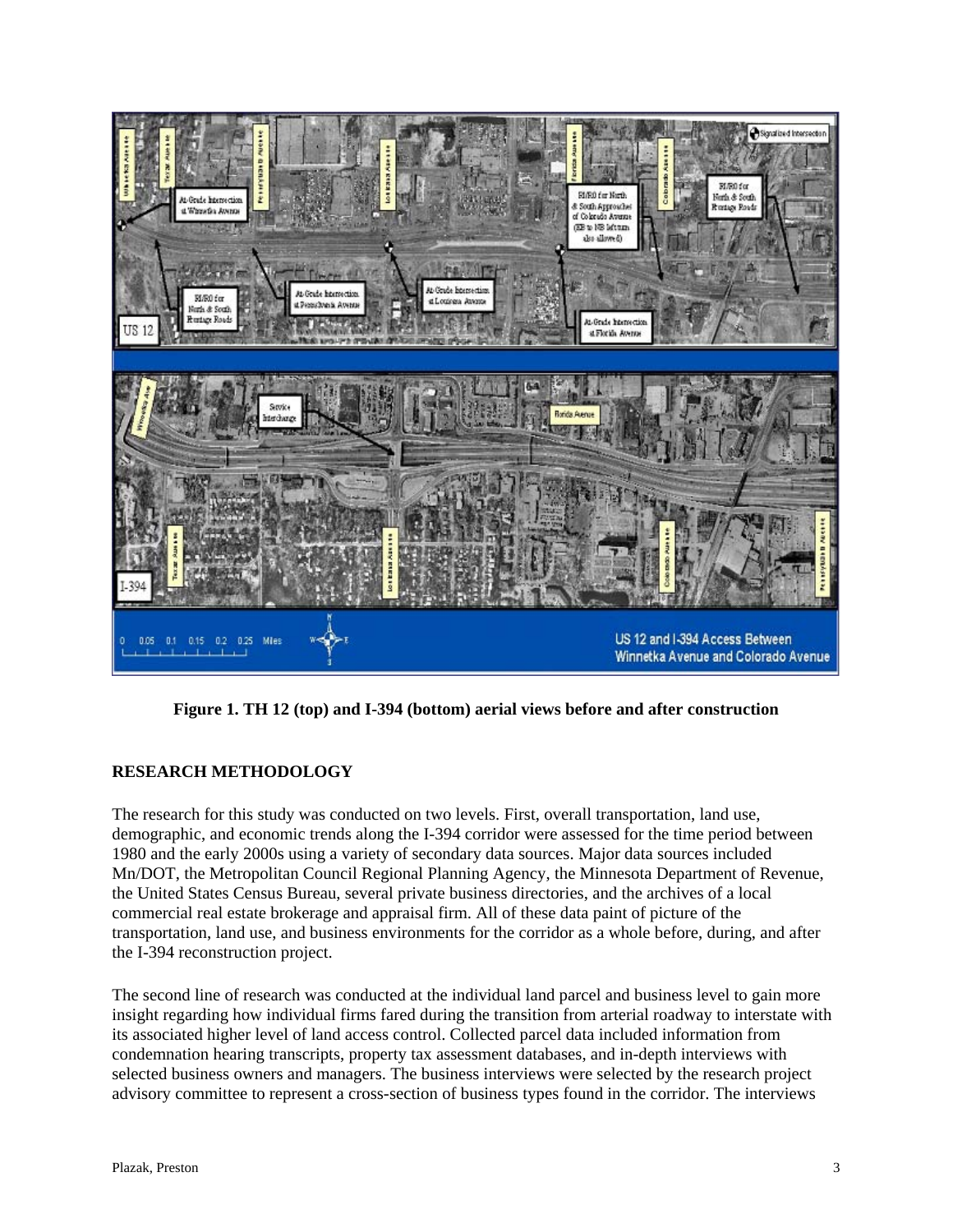concentrated on businesses that have been in the corridor long enough to have experienced both the before and after highway conditions, although some newer businesses were interviewed as well.

## **KEY FINDINGS**

The key research findings for the I-394 corridor study are presented below. The results are presented by topic for the overall corridor trends and by business type for the detailed parcel studies. The findings are consistent with previous research literature about the impacts of access management on business and land development. Overall, the I-394 project was a success in meeting its objectives of adding traffic capacity, preserving traffic flow, and improving traffic safety dramatically. Overall economic trends along the corridor have also remained very positive throughout the study period. Business and land development have continued at a good pace and business turnover rates have been relatively low. Over the past two decades, there has been a noticeable shift in the corridor from residential development to retailing and then to office and service sector development. Commercial land values have also appreciated quickly along the I-394 corridor.

As has been found in previous studies, the experiences of individual businesses have varied. Most businesses interviewed were positive about the results of the I-394 project. Others needed to make a transition or change their business practices as a result of the project. Some businesses studied in detail have failed, although the failures appear to be unrelated to the highway project and changes in access. Other businesses are still in place but have specific complaints about the design of the project, in particular the system of frontage roads along the south side of I-394. These roads confuse business customers, particularly first-time customers.

#### **Key Findings at the Corridor Level**

#### *Traffic Volumes*

In 1990, TH 12 carried 40,000 to 80,000 vehicles per day. By the year 2000, I-394 carried 109,000 to 145,000 vehicles per day, essentially double the traffic volume (see Figure 2). Handling this anticipated increase in traffic was one of the main motivations for the highway upgrade.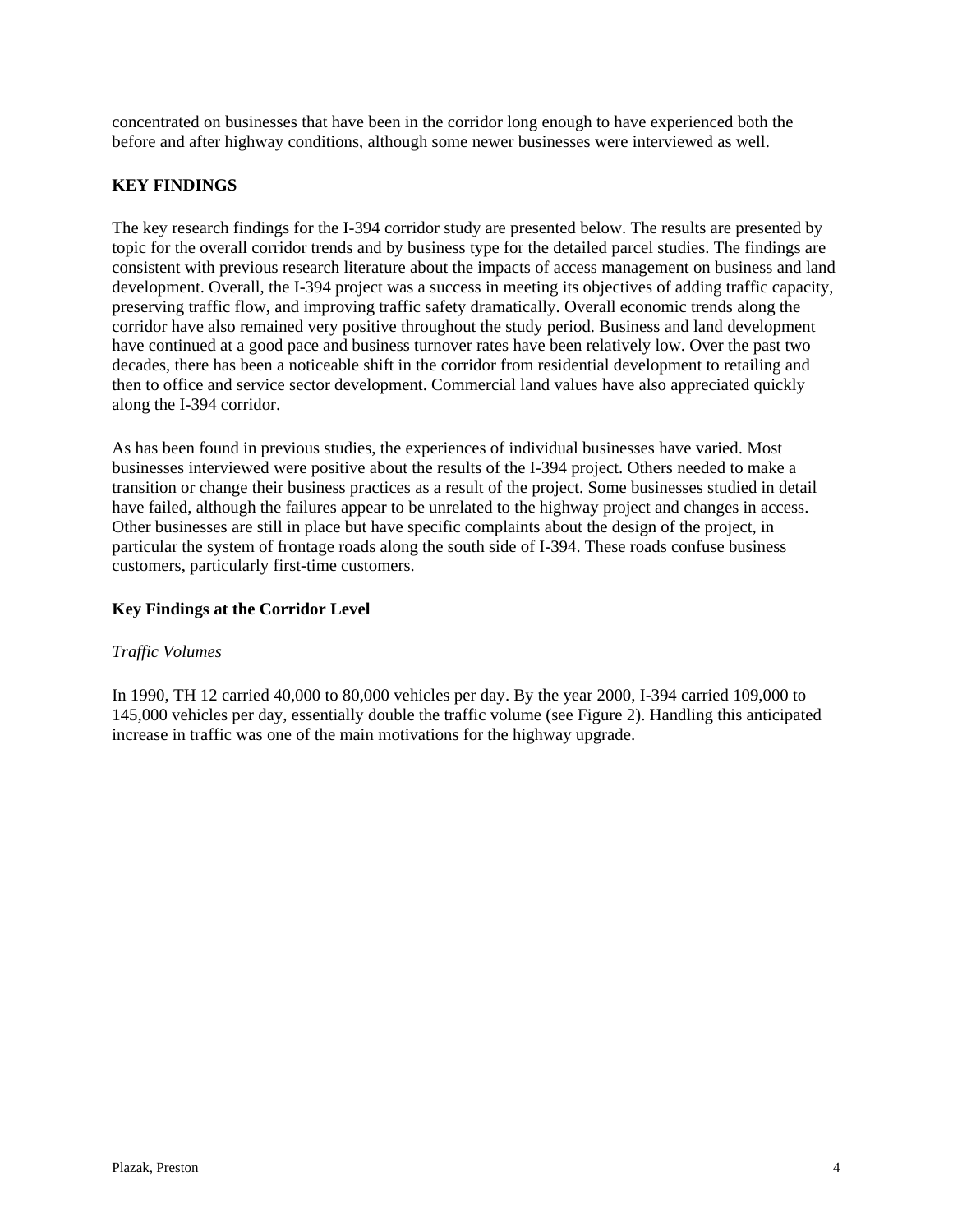

**Figure 2. US 12/I-394 historic traffic volumes** 

# *Travel Speeds and Traffic Flow*

Peak hour travel speeds along I-394 are from 2 to 25 miles per hour (3.2 to 35.4 kilometers per hour) faster along I-394 today than they were along TH 12 before the upgrade, even with the doubling of traffic. Travel times for typical-length trips along the route have generally dropped, even when more indirect access to commercial properties is factored in. The upgrade from an arterial to a freeway clearly maintained the level of service for traffic in the corridor, even under conditions of high traffic growth. However, peak travel speeds on some parts of the current I-394 corridor are now beginning to drop below the Mn/DOT minimum performance level target of 45 miles per hour (72.4 kilometers per hour). This analysis is shown below in Table 1.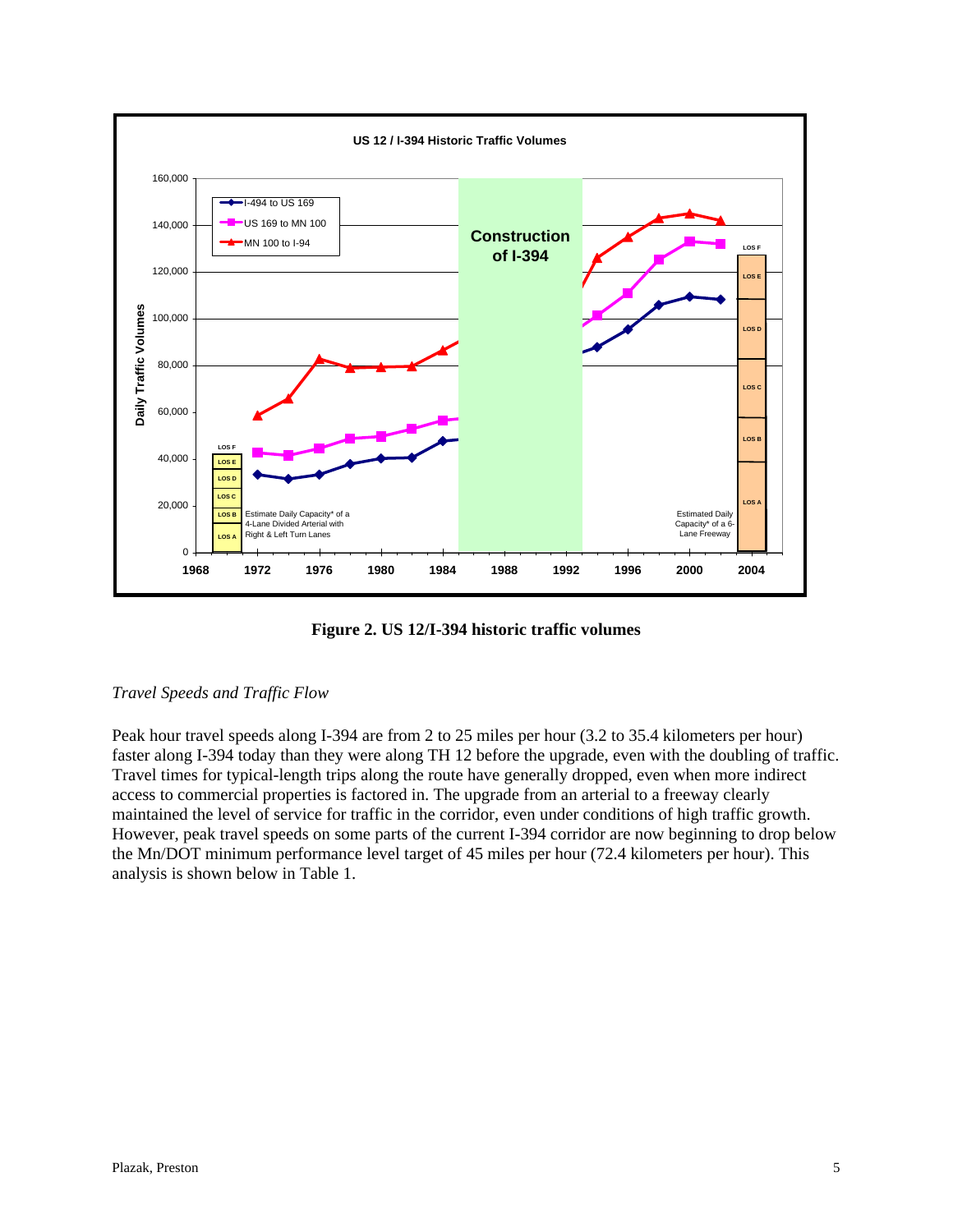| <b>Indicator</b>       | <b>To/from east</b> | <b>To/from west</b> | <b>Typical total travel time change</b> |
|------------------------|---------------------|---------------------|-----------------------------------------|
| Mean change            | $-6\%$              | $-5\%$              | About 1 minute faster                   |
|                        |                     |                     | About 1.5 minutes faster to 10 seconds  |
| Median change          | $-7\%$              | $1\%$               | slower                                  |
| Improved               | 12                  | 8                   |                                         |
| Worse                  |                     | 9                   |                                         |
| No change              |                     |                     |                                         |
| Large positive change  | n                   |                     | Over 2 minutes faster                   |
| Large negative change  |                     |                     | Over 2 minutes slower                   |
| Small changes (LT 10%) | 9                   | 10                  | Within 2 minutes faster or slower       |

**Table 1. Total travel time analysis before and after project for 17 sampled locations (1980 vs. 2000)** 

Note: Typical total trip lengths in the I-394 corridor are between 15 to 20 minutes

# *Traffic Safety*

The I-394 corridor has significantly fewer fatal and injury crashes than TH 12 had, even though traffic volumes have doubled. Average annual fatal crashes have declined from two to one. The rate of fatal and injury crashes (crashes normalized by traffic volume) has declined considerably. Clearly, the I-394 project was very beneficial in terms of traffic safety. See Figure 3.



**Figure 3. US 12/I-394 traffic safety trend**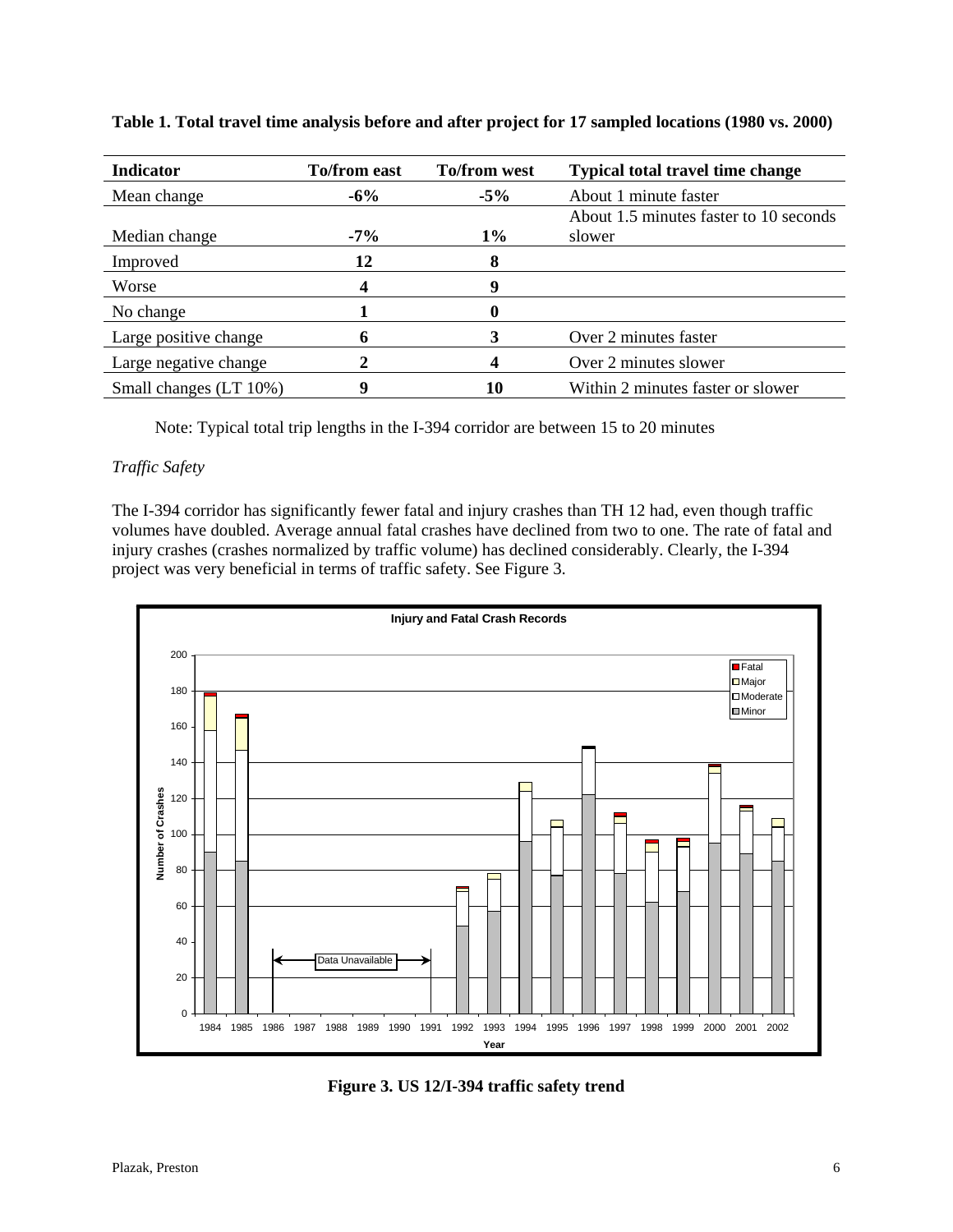#### *Land Use*

There are roughly 1,300 acres (525 hectares) of developable land immediately adjacent to the I-394 corridor. Land use was compared for this quarter-mile (400 meter) buffer zone for the period between 1984 and 2000 using remote sensing data obtained from the metropolitan council. The results show that land use along the corridor has become more intensive, with significant decreases in residential and agricultural/vacant land and significant increases in commercial and industrial land. Commercial land uses now make up 40% of the land adjacent to the corridor. Land use change was most pronounced in the middle of the corridor near the interchanges with US 169 and TH 100. These are locations with high levels of accessibility, traffic, and visibility. This land is now being used far more intensively than before I-394 was constructed.



**Figure 4. Commercial land use change along the study corridor, 1984–2000** 

## *Population and Income*

As the I-394 corridor has transitioned from residential land use to commercial/industrial land use, the population of the census tracts along the corridor have declined somewhat. However, the population that remains has become more affluent as measured by statistics such as median household income. The area has a relatively high median household income by Minnesota standards, which makes the area an attractive market for both retailers and service businesses.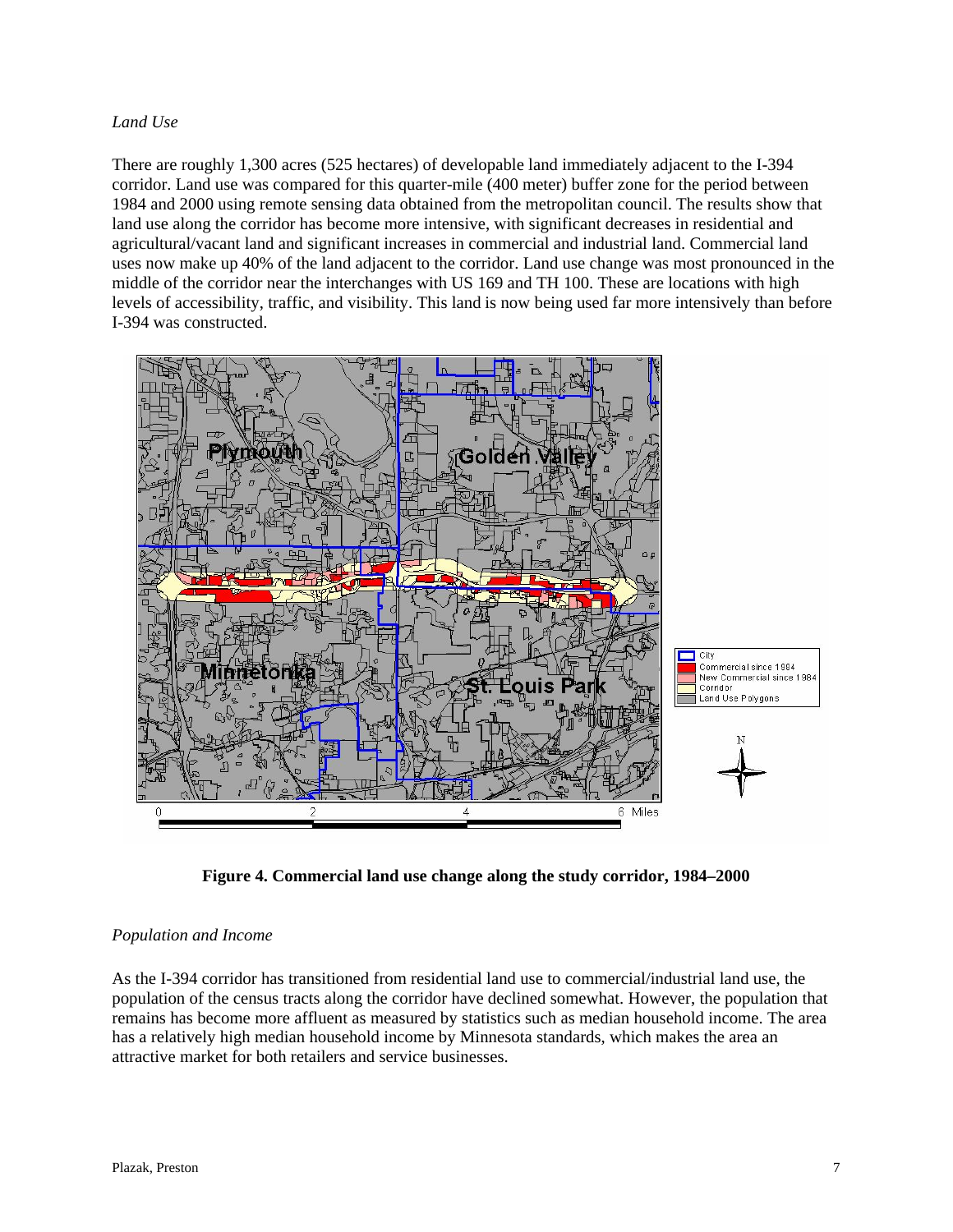#### *Retail Trade Activity*

 The number of retail firms located in the cities that surround the I-394 corridor has fluctuated over time; this sort of ebb and flow is commonplace in retailing and is mostly related to overall economic conditions. The three suburban cities that include the I-394 corridor have become somewhat less dependent on retail businesses for their commercial base over the past few decades. There has been a rise in service businesses, including services for households and other businesses. Gross retail sales in the corridor (which includes taxable services) grew substantially in the area, suggesting an overall healthy business climate, but one that is becoming more services-oriented.

#### *Employment*

Employment in the area immediately surrounding the I-394 corridor grew by almost 30% between 1990 and 2000. Unfortunately, comparable data were not available for 1980. The density of employment (employees per acre of land) also grew, reflecting the growing intensity of land use along the corridor. The composition of employment along I-394 changed dramatically as direct employment in retailing declined while employment in service and office sectors grew. These changes were most pronounced in the middle of the corridor, the same area where the most significant changes in land use occurred. See Figure 5.



**Figure 5. Change in non-retail employment on I-394 by traffic analysis zone, 1990–2000**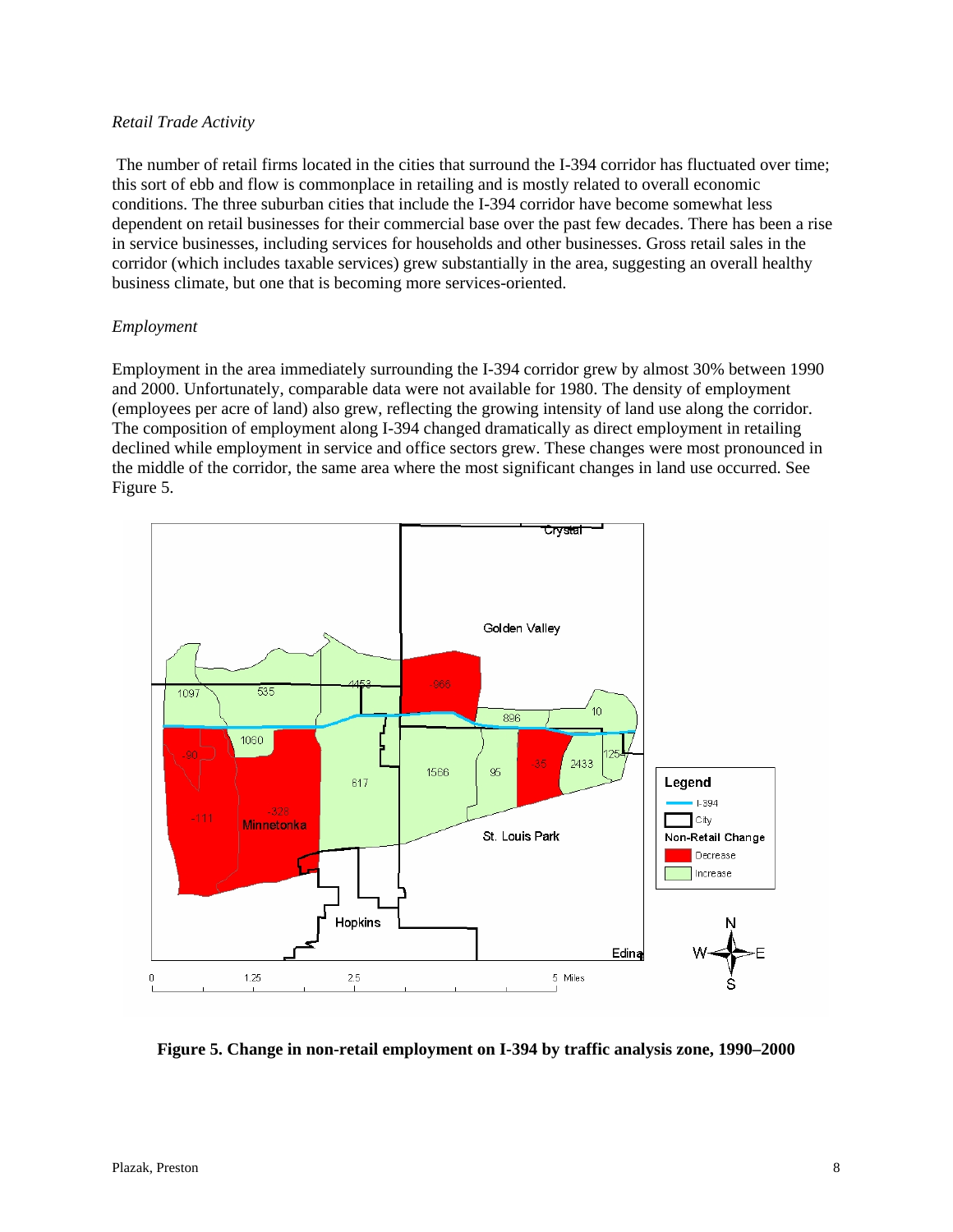#### *Business Turnover*

An analysis of business turnover was conducted using published business directories for the period between 1980 and 2003 for addresses along Wayzata Boulevard. (Wayzata Boulevard is the local street name for TH 12 and the frontage road system that now serves businesses along I-394.) For this analysis, a business was considered to have turned over if it went out of business, moved out of the study corridor, or changed its name such that it could not be positively identified as the same business. The analysis indicated that there has been substantial new development; there are now many more commercial postal addresses, while vacant addresses have declined dramatically. The 2003 commercial vacancy rate along the corridor was very low. The most significant change that has occurred in business activity over time is a large increase in multi-tenant buildings, including strip malls and office buildings. These properties are now often leased by service sector businesses. The overall rate of business turnover for the corridor has been lower than typical annual rates for Minnesota and the nation as a whole. The highest turnover rates have been for service and office businesses rather than retail businesses, which include all types of restaurants.



**Figure 6. Annual business turnover rate, I-394 study corridor vs. all of Minnesota** 

## *Commercial Land Values*

Raw commercial land values in the I-394 corridor were assessed over a three-decade period (roughly 1970 through 2003) using sales transaction records from a local commercial realty and appraisal company. Land values along I-394 have grown substantially, from about \$2.00 per square foot (0.09 square meters) in 1970 to about \$15.00 per square foot today. The price trend for the I-394 corridor has been very similar to that for another highly developed commercial corridor in the Twin Cities metropolitan area for which comparable data are available, I-494 through Bloomington near the airport and the Mall of America, which is the largest shopping mall in North America.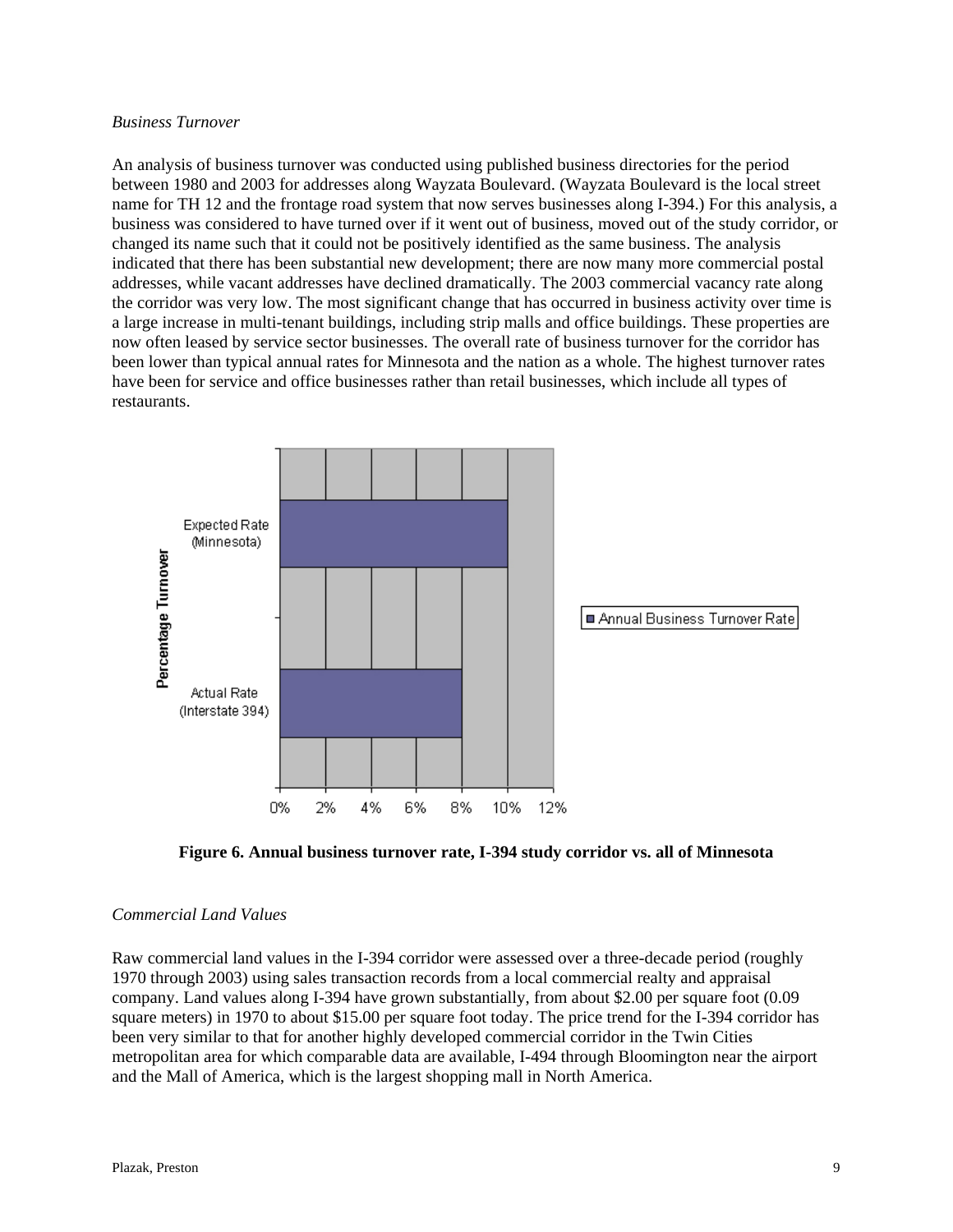

**Figure 7. I-394 raw commercial land value trend vs. I-494 corridor** 

## **Key Findings at the Business and Parcel Level by Business Type**

## *Office Buildings*

Four office developments were studied in detail for this research. Several of the locations studied were in place at the time of reconstruction and noted difficulties during the time the project was underway. Several were involved in condemnation proceedings for the project. Since the project has been completed, the results from travel time studies, assessor data analysis, and interviews with building owners and managers indicate that this business type has fared extremely well along I-394. Travel times to these buildings have mainly declined, property values have risen, and managers were very positive about the I-394 corridor as a place to do business. In many ways, the I-394 corridor has become an ideal location for offices, in that it is close to the Minneapolis central business district, but without its problems of congestion, high costs, and limited parking. The attractiveness of the corridor for offices and office employment has helped other business categories, especially fast food restaurants. Office land uses appear to be much less dependent on access and visibility factors than many other uses and are more dependent on the overall economic characteristics of the corridor and its overall location.

## *Automobile Dealerships*

Two auto dealerships were studied in detail. Many of the parcels owned by these dealers were involved in condemnation proceedings during the I-394 construction project and the dealers that could be interviewed were adamant that the project would be damaging to them while it was in progress and afterward due to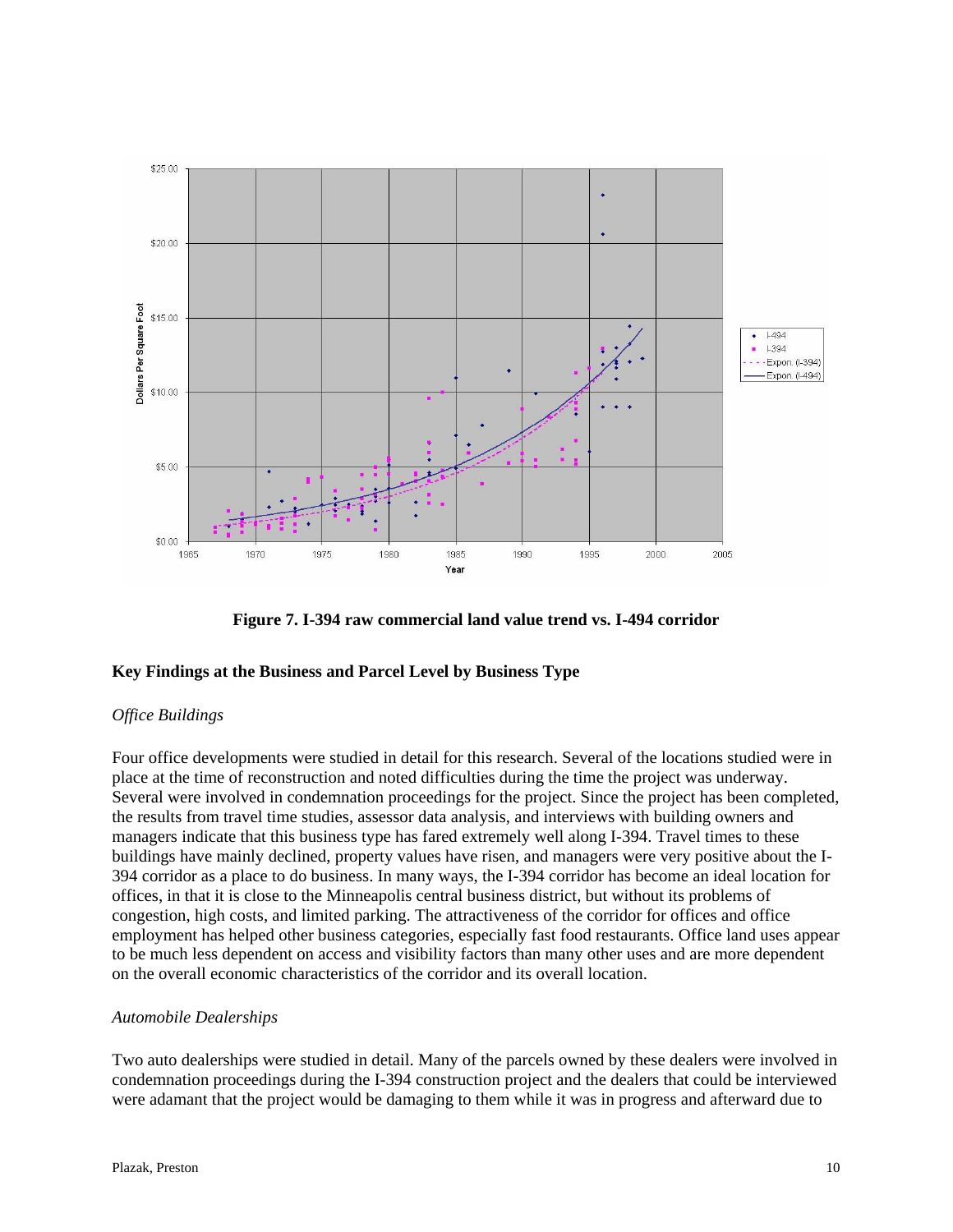direct access restrictions and losses in visibility. Although auto purchases would not appear to be impulse purchases due to their expensive nature, dealers maintain that a significant percentage of these purchases are made quickly and depend greatly on visibility from the highway. One dealer went so far as to state that an auto dealership would no longer be viable at its current location due to changes in access and visibility. However, both dealerships currently remain at the same location along I-394. Also, travel times have declined or remained fairly stable at these locations. Property values continue to increase and the I-394 location is still a good location for dealerships. One of the dealers is now somewhat positive about the highway project. A key to keeping these types of businesses healthy appears to be their ability to transition during the construction project when customer access is complicated and visibility is hindered.

#### *Sit-Down Restaurants*

Five sit-down restaurants were studied in depth. Two of these were in business along old TH 12. One went out of business for reasons that appear to be unrelated to the highway project. The other two are new to the corridor. Like many of the older businesses along TH 12, the two oldest sit-down restaurants studied were very opposed to the I-394 upgrading project at the time due to the perceived impact it could have on their business. Both were involved in condemnation proceedings. Both argued that their restaurants would no longer be viable once the I-394 project was completed and direct accesses were no longer available. Today, both properties are prosperous restaurants in the same chain. Both parcels have travel-time access similar to their condition prior to the upgrade. Both of the current managers are fairly positive about I-394 as a location today, although one has made adjustments in the type of customer the restaurant caters to (now local rather than drive-by customers) and the other has significant concerns about the confusing system of frontage roads that customers need to navigate to reach these restaurants.

The sit-down restaurant studied along the corridor that went out of business (when the entire chain of restaurants failed) was replaced on the same site by two new sit-down restaurants. Managers of these two restaurants were positive about the I-394 location in general, but were also frustrated by the complex frontage road system on the south side of I-394. They noted that access can be circuitous and that the frontage roads are far enough away from the freeway to limit their visibility. Clearly, sit-down restaurants depend both on efficient and straightforward access and the overall economic health of the corridor.

## *Fast Food Restaurants*

Two fast food restaurants were studied in detail. Both existed before completion of the I-394 upgrade. Similar to office buildings, fast food restaurants were the business type that experienced the most positive results. Both restaurants have had excellent sales activities, partly as a result of the great increase in employment and traffic along the corridor since 1980. Both businesses were in locations such that travel times have improved or stayed stable and where visibility remained very good. As with office buildings, fast food restaurants find the I-394 corridor a nearly ideal location. Although efficient access and visibility are very important to fast food restaurants, what really seems to matter for them is a strong customer base, which has grown in the many new offices along I-394 since reconstruction.

## *Strip Commercial (Small Shopping) Centers*

The detailed information gathered regarding this business category through interviews and other means was very limited and does not indicate either negative or positive impacts of the I-394 project. However, the I-394 corridor does appear to be a hospitable environment for such businesses, since many new strip shopping centers have been developed along the corridor.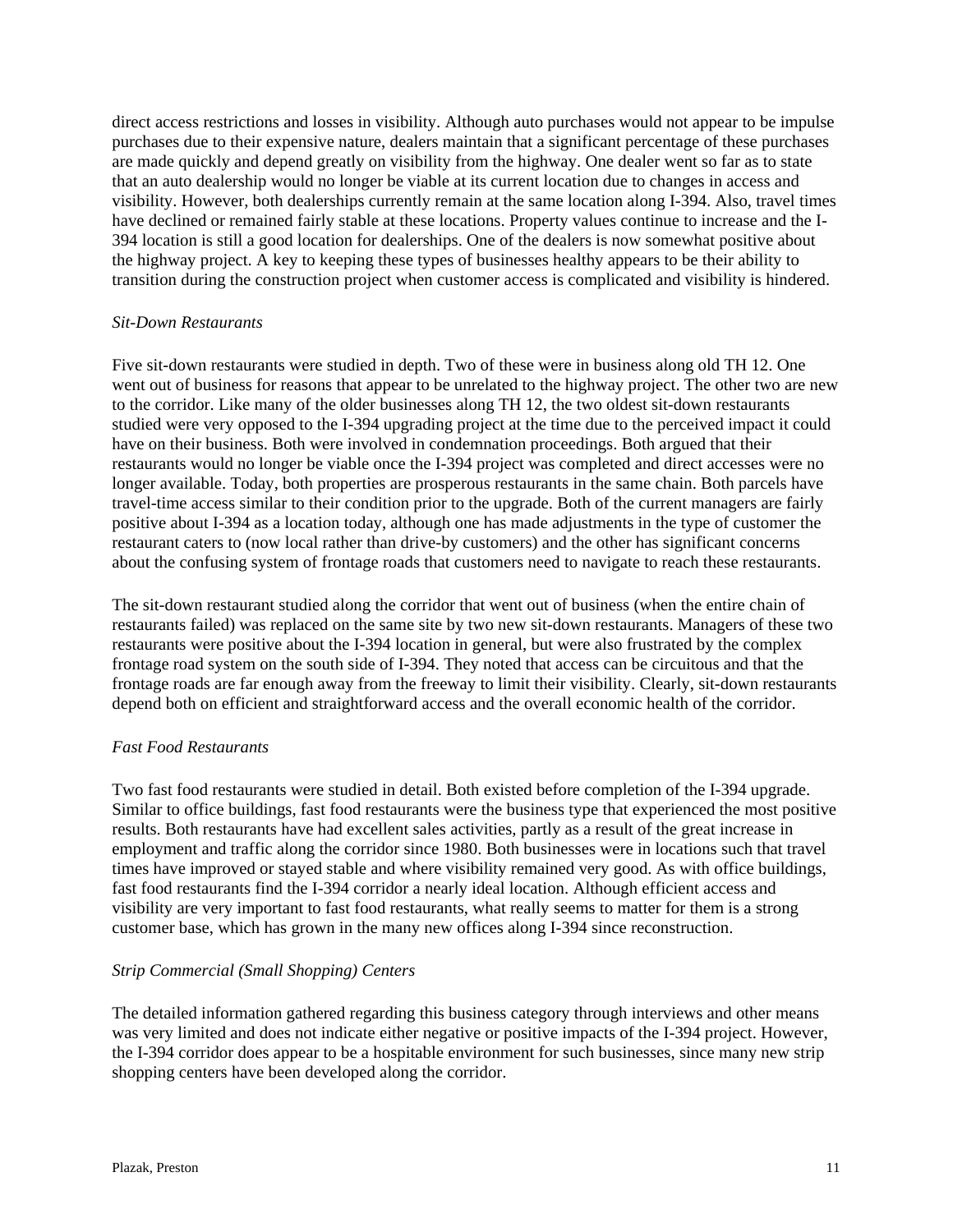#### *General Retail*

Two specialty retailers were studied in this category. Both were in place prior to the construction project. One was involved in condemnation proceedings. Both remain highly successful businesses today, although one changed its marketing strategy to make the store more of a "destination" business (one less dependent on drive-by customers). Both businesses are clearly taking advantage of the prosperous customer base found along the corridor today. This is the most important factor for businesses in the general retail category.

## *Big-Box Retail*

Two parcels were studied in detail. These large, specialty retailers are clearly "destination" businesses (meaning that customers primarily seek them out rather than impulsively decide to patronize them). One of them has seen small increases in travel time for typical trips after project completion. One owner declined to be interviewed, while the other noted that peak period congestion on I-394 is a much greater concern for his customers than is additional access distance. This store noted it benefits overall from the I-394 corridor location, its prosperous customer base, and the visibility the freeway creates.

#### *Hospitality*

Two hotels were studied in detail. One went out of business for reasons unrelated to the highway project. (Its convention-based business went elsewhere when new convention facilities were constructed away from the study corridor.) It was replaced by several restaurants. The other is still in business at the original location, but the management chose not to participate in the interview process. As with the strip commercial properties, it is difficult to draw any conclusions from studying these two businesses.

#### *Convenience Stores and Gas Stations*

One such parcel was studied in detail. Travel time to and from this location was largely unchanged by the I-394 project and the gas station remains in business today.

## **CONCLUSIONS**

The results of the I-394 research indicate that the economic impacts of upgrading the highway from an arterial facility to a freeway were largely positive. Clearly, additional traffic capacity, improved travel speeds, and improved traffic safety resulted. The overall economy of the corridor improved, as measured by such indicators as employment, income, business turnover, and retail sales taxes. A considerable amount of land development occurred and developed land transitioned from lower uses, such as agriculture and residential, to higher uses, such as commercial/office. Commercial land values increased significantly and the trend was in line with a comparable high traffic volume corridor, I-494.

As has been shown in the literature, even though the overall business turnover rate in the corridor has been relatively low, the experience of individual businesses and land parcels does vary when projects such as I-394 are constructed and direct access to land is controlled more tightly. Some individual businesses do not fare as well as others. However, the impacts of the I-394 project that business persons expected have proven to be much greater than the actual impacts (and often in the opposite direction). Statements made in condemnation proceedings, that locations would no longer be viable for business, turned out to be wrong in all cases. There are two reasons for this. First, the overall economic environment of the corridor improved greatly after the project was put in place. Second, travel times for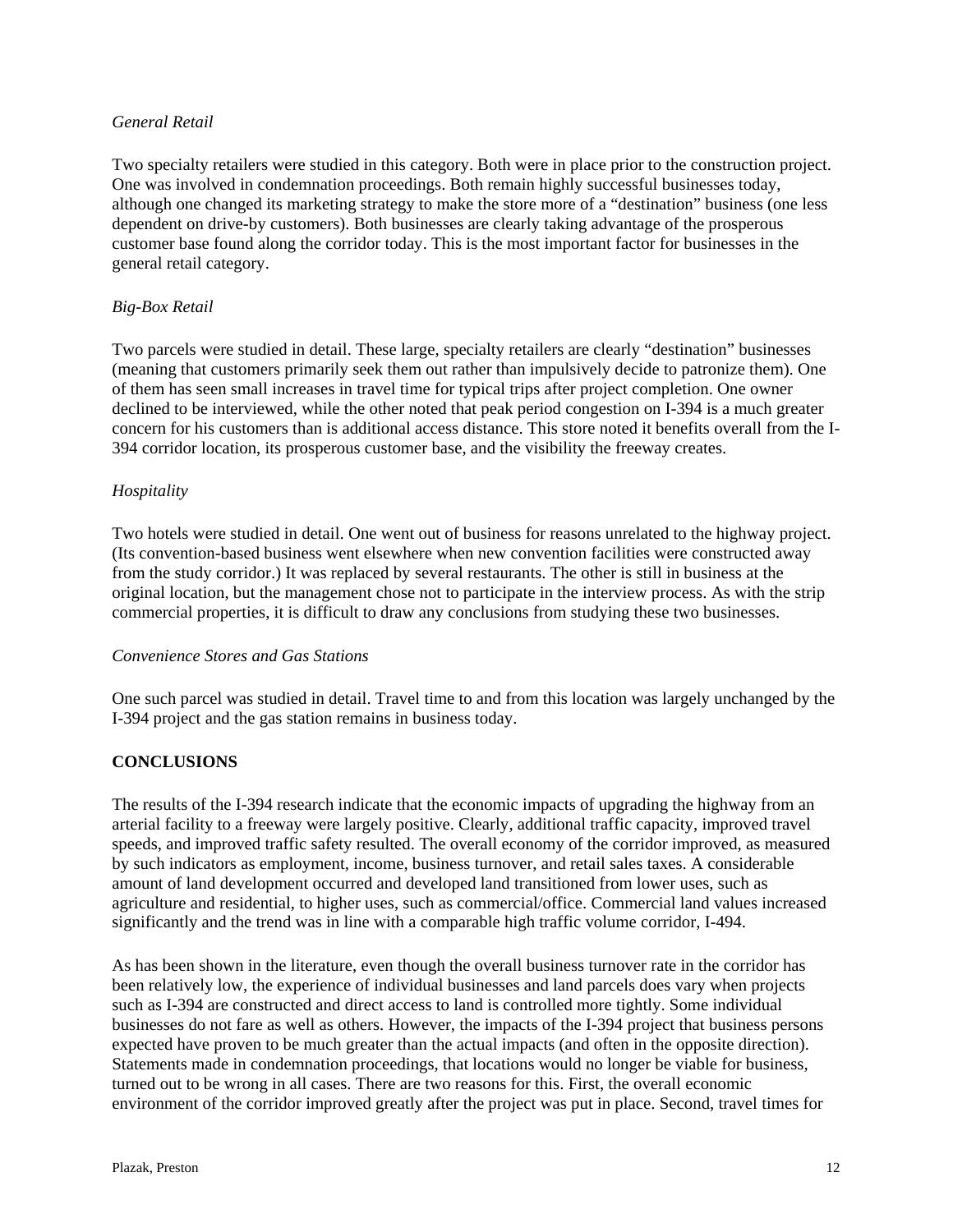typical trips to and from parcels along the corridor generally declined because travel speeds along the mainline of I-394 increased.

Certain types of businesses studied along I-394 appear to have greatly benefited from the highway project and the resultant increase in traffic along the corridor. These include office buildings, fast food restaurants, and big-box retailers. For these businesses, the macro-level economic trends following the project seem to have been very important. These businesses have thrived because the corridor is a healthy environment in general, with abundant customers and buying power. For other business types, the project was more of a mixed blessing, although on the whole the positives have outweighed the negatives. Table 2 summarizes the research results by indicator and by business type.

| <b>Indicator</b>                    | <b>Direction of impact</b> | <b>Comments</b>                        |
|-------------------------------------|----------------------------|----------------------------------------|
| <b>Transportation</b>               |                            |                                        |
| Traffic volume                      | Positive                   | Traffic doubled                        |
| Travel speed                        | Positive                   | Peak travel speeds up                  |
| Traffic safety                      | Very positive              | Large decline in serious crash rate    |
| <b>Economic and demographic</b>     |                            |                                        |
| Land use                            | Positive                   | Land developed more intensively        |
| Population                          | Neutral to negative        | Slight population loss due to land use |
|                                     |                            | changes away from residential          |
| Income                              | Neutral to positive        | Area consumers more affluent           |
| Retail trade activity               | Neutral                    | Mixed trends                           |
| Employment                          | Positive                   | Large office jobs gain                 |
| <b>Business turnover</b>            | Neutral to positive        | Below state turnover rate              |
| Commercial land values              | Neutral                    | Trend similar to I-494 corridor        |
| <b>Business type</b>                |                            |                                        |
| Office buildings                    | Very positive              | Large increase in activity             |
| Automobile dealerships              | Neutral                    | Remained viable after transition       |
| Sit-down restaurants                | Neutral                    | Remained viable with adjustments       |
| <b>Fast food restaurants</b>        | Very positive              | Large increase in business             |
| Strip commercial centers            | Neutral to positive        | Attractive location                    |
| General retail                      | Neutral                    | Remained viable with adjustments       |
| Big box retail                      | Very positive              | Very attractive customer base          |
| Hospitality                         | Neutral                    | Insufficient data                      |
| Convenience stores and gas stations | Neutral                    | Remained viable                        |

#### **Table 2. Summary of impact by indicator**